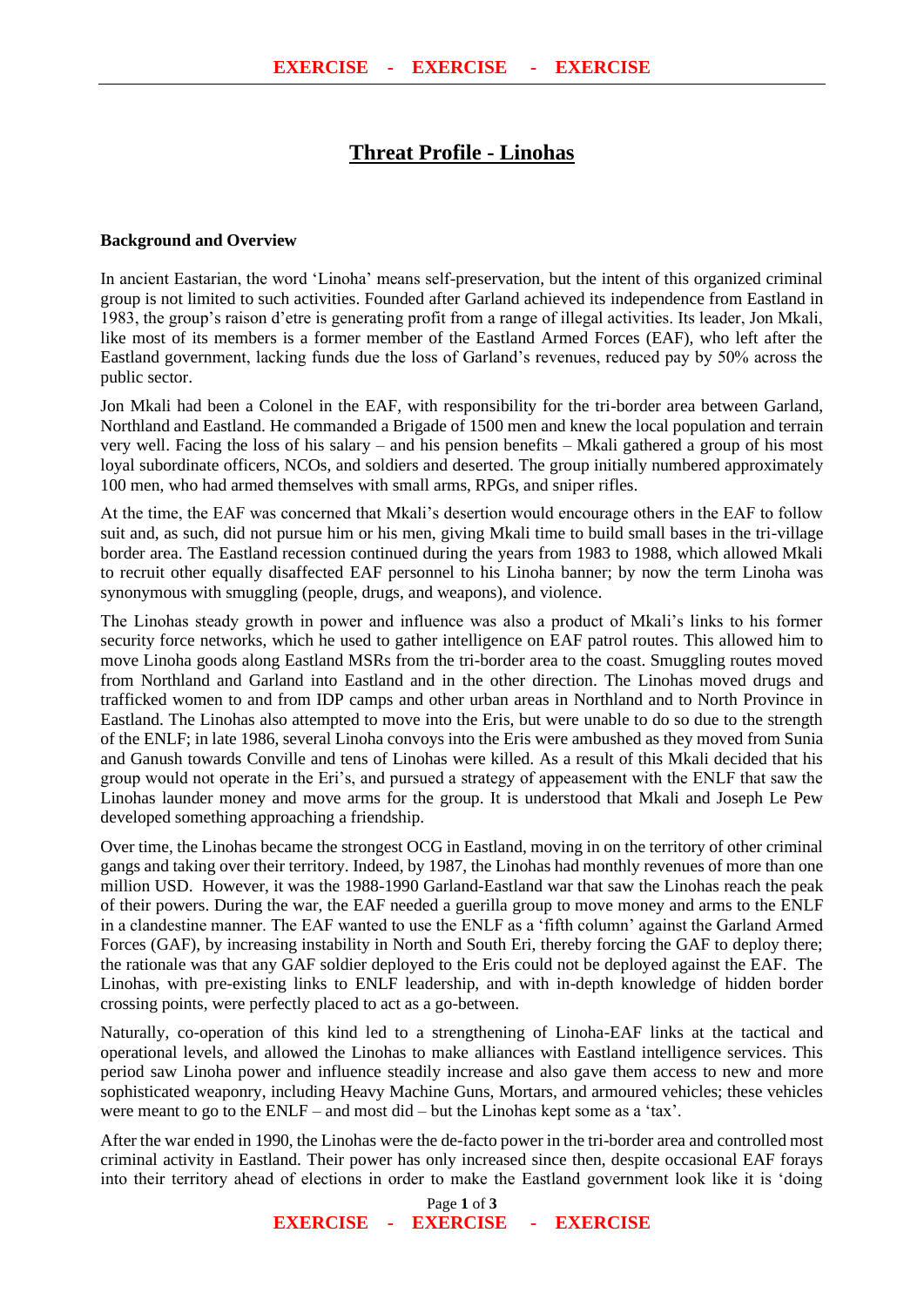something' to combat organized criminal activity. It is worth noting that Eastland government figures and many in the security services consider the Linohas to be a strategic asset, albeit one with an adverse reputational impact, should war with Garland break out once more.

Despite his advancing age (it is thought he is 74), Jon Mkali continues to control the group through his most trusted lieutenants – generally those that deserted with him from his former EAF unit. He is known to be cunning and brutal in equal parts. He understands that instability in eastern Garland and official Eastland concerns of renewed war with Garland allows his group to prosper. As such, it is rumoured that the Linohas sometimes attack GAF posts dressed as EAF and ENLF personnel. It is also believed that his men have raided EAF border posts dressed as Garland military personnel. All this is done to maintain an air of fragility and tension along the Garland – Eastland border.

Mkali continues to have links with the ENLF, but has no dealings with the EIMF. The ENLF consider the Linohas to be a useful source of revenue and are known to impose a tax on Linohas operating in North Province of Garland, and on trucks moving through ENLF territory. However, the ENLF is known to crackdown on drug dealing and prostitution in areas under its control. Understanding that the ENLF could disrupt Linoha operations, Mkali rarely responds to these occasional provocations; North province (specifically Ashra and Zasa towns) is a useful area for Linoha leadership to take shelter in during EAF operations.

The EIMF does not deal with the Linohas as it considers that any association with the group would tarnish its image, and undermine its nascent relationship with both Eastland and Garland. Indeed, the EIMF does not need to deal with the Linohas, considering its own considerable revenue raising ability and its control of formal and informal border crossing points in South Eri.

The Linoha group is reputed to have some links with Anti-Western Fighters (AWF), but these remain unconfirmed and are probably limited to the Linohas paying taxes rather than fighting the group at its illegal checkpoints further inland. The Linoha leadership is generally thought unwilling to deal with terrorist groups, not because of any moral objections, but because it understands that its greatest threat comes from external counter-terror forces.

The Linohas do not enjoy the support of the local population in either the Garland or Northland border areas, which they sometimes use for shelter. However, the group is generally popular in NE Eastland, where it uses its criminal gains to support local farmers/businesses (buying their produce at market prices), and where its members live and work; after operating in NE Eastland for more than 30 years, its members now have families and extended families living there.

Notwithstanding this support, the group is not popular elsewhere in Eastland. Its leadership does not hesitate to resort to extreme violence and brutality. For example, the Linohas is well known to kill the entire family of those that resist its expansion and of informers. The group will also attack anyone that attempts to interfere with its criminal activity, including key local leaders, vigilante groups, and security forces. For the Linoha cartel, business is business and nothing else matters; the group does not align or identify with any political party or country, although its members remain connected to the EAF.

## **Recent and Significant Activity**

In the first quarter of 2018, Linoha smugglers are reported to have increased its shipment of Coltan from Garland into Eastland. Reporting indicates that the Coltan was provided by the ENLF.

In May 2018, a UN panel of experts' report indicates that the Linohas have expanded activity to Northland, where they reportedly move drugs to local IDP camps. It is also reporting that the group continues to transport people from these camps to both Eastland and Garland. The individuals being trafficked pay up to 1500 USD for transportation, believing they will be moved to the  $7<sup>th</sup>$  Continent. However, most have their identification papers stolen and end up working on farms as labourers until they pay off 'debt' to the Linohas. Many women are also forced to work as prostitutes. The report concludes that the ENLF does not allow such activity in North Eri, but that trucks carrying people are allowed to move through North Eri after a tax is paid.